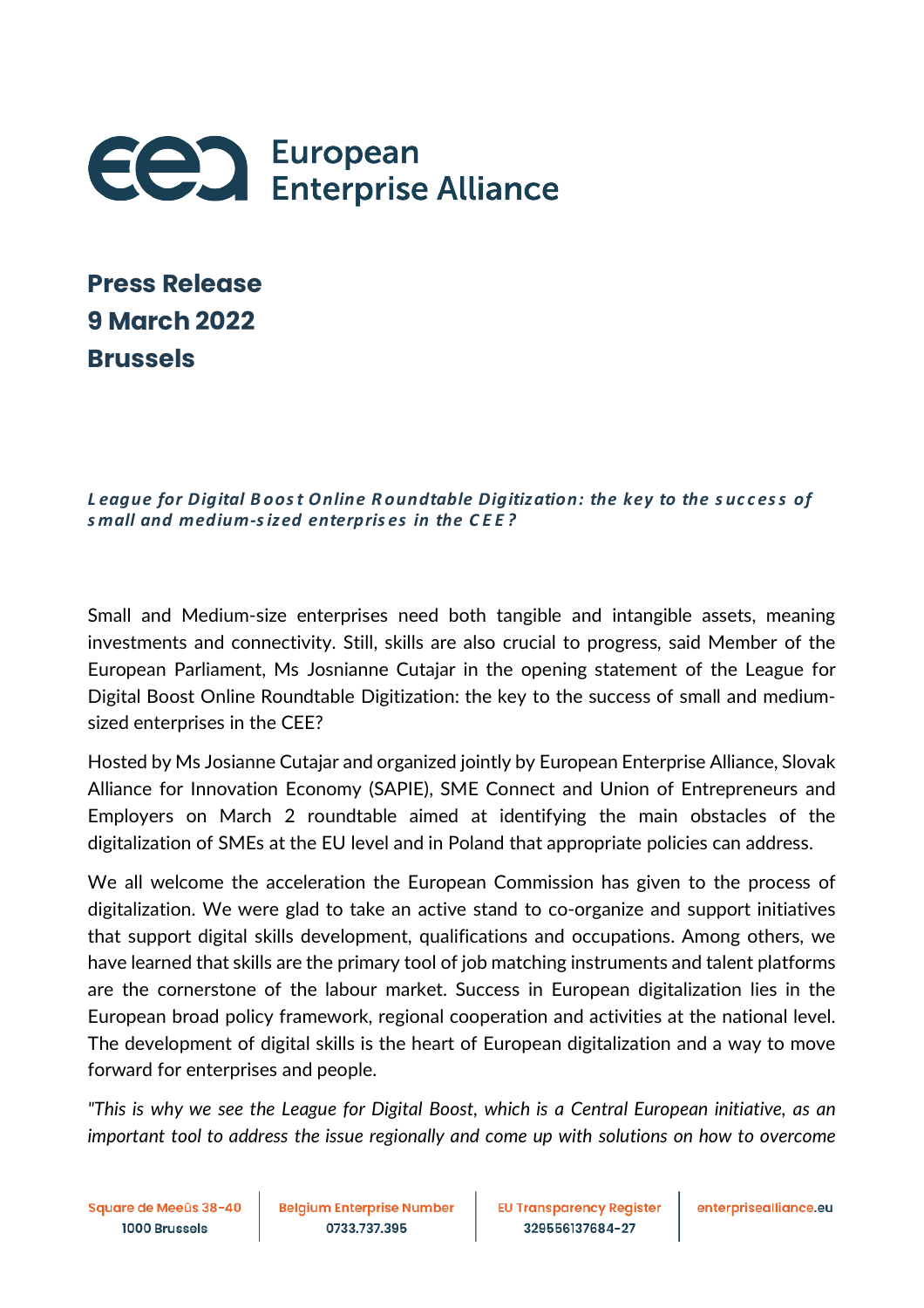*obstacles that policies could address,"* said Marcin Nowacki, European Enterprise Alliance President.

There are still many difficulties that hinder SMEs from implementing digital tools. Companies' main problems in digitizing are legal uncertainty, the lack of financial instruments, including insufficient support with grants and loans, lack of advice on implementing new technologies, unnecessary bureaucracy, and insufficient employee training. Removing these obstacles and accelerating enterprises' digital transformation would create an additional 3.6 million jobs in the European Union, therein over 235 thousand in Poland. Very concrete examples of supporting measures could be, for example, tax relief for companies investing in digitalization visas for digital nomads for attracting international talent. In addition, formal education needs to be fundamentally innovated: innovative thinking and digital skills at all schools levels. Otherwise, there is a risk of brain drain, as competition for talent between regions and countries already prevails today.

During the vibrant debate, the participants of the round table all agreed that SMEs are the backbone of the European economy, and there are several factors to consider when discussing SMEs' digitalization. *"We need to understand that companies are not only in big cities but also in the countryside. There are different levels of digitalization. And we need to ensure that each SME can access digital solutions if they wish,"* explained Horst Heitz, SME Europe Secretary-General and Chair of the Steering Committee of SME Connect.

Katarzyna Kurek, Secretary of Consumers Forum Foundation, added that we should also remember that consumers respond and carry resilience in the economy. We should keep the importance in mind together with better integration of SMEs and consumers for further proper connectivity. The consumer creates the demand for digitalization, looking for the most cost-effective, affordable, and convenient solutions supporting digital transformation going forward. It is essential to ensure adequate protection and transparency of data usage, intellectual property and cyber security.

As one of the main obstacles to successful digitization, Marcin Nowacki named the lagging behind of the state itself in digitizing its administration. Providing digital access should be a starting point for creating new or innovating existing state services. The example of Estonia, whose digital transformation has been the engine of wider economic transformation, is particularly inspiring.

In order to do so, policymakers in cooperation with digital stakeholders shall implement clear legal frames and undertake a consistent financial plan to support SMEs in digital investments boost. Moreover, despite existing obstacles, the moderator stressed speakers' positive perspectives on the future of digital transformation. *"There are still more issues that have to be addressed regarding the digitization of SMEs. For that reason, I look forward to discussing this*

Square de Meeûs 38-40 1000 Brussels

**Belgium Enterprise Number** 0733.737.395

**EU Transparency Register** 329556137684-27

enterprisealliance.eu